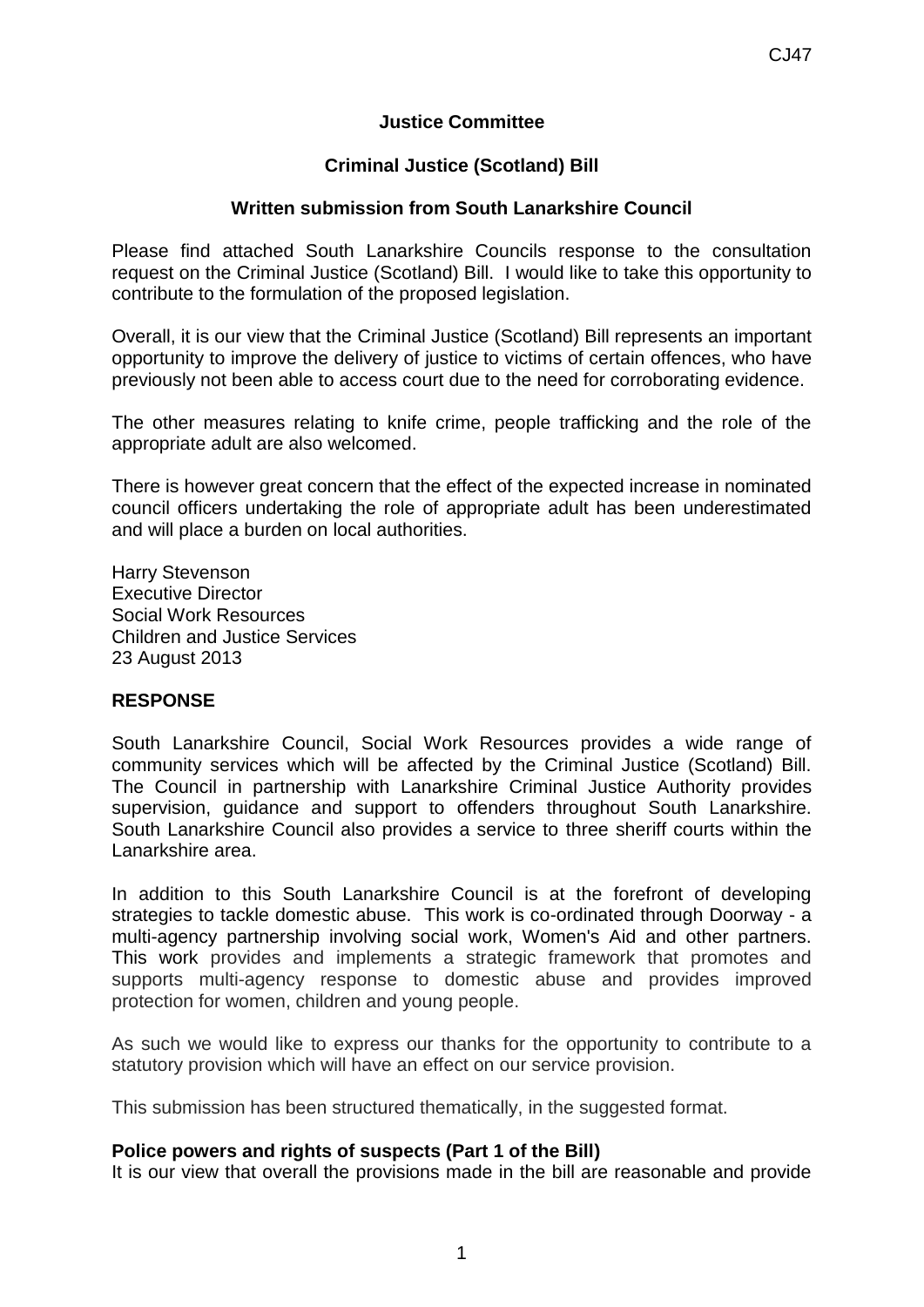adequate protection for accused persons, while allowing the police adequate opportunity to make investigation.

The provision of immediate access to a solicitor is now a requirement and in our view will reinforce the rights of the accused while safeguarding victims and witnesses.

We have no view on the reduction time that accused persons can be kept in police custody without charge, provided this is sufficient time for the police to make their investigations. It is noted that this part of the bill follows the recommendation of Lord Carloway and therefore we would on balance support this.

The inclusion of children up to the age of 18 and the provision for questioning children and vulnerable adults is welcomed, and it is hoped that it will lead to a more accessible and fairer system for accused persons within those categories. This provision however is likely to lead a substantial rise in the number of requests for officers of the local authority to act as appropriate adults. Disappointingly it is clear from the figures published that this has not been taken account of and the suggestion that Local Authorities will be able to manage this provision from existing resources is unrealistic and in our view requires revising.

It is proposed that the final say in whether or not a young person retains access to a solicitor will lie with the appropriate adult. This is very much welcomed by us as it takes account of intra familial offending and will enhance the rights of certain accused persons in particular circumstances. Again though this is likely to lead to an increase in demand for officers of the local authority to act as appropriate adults.

#### **Corroboration, admissibility of statements and related reforms (Part 2 plus section 70 of the Bill)**

In our view the abolition of the corroboration rule in criminal proceedings is to be welcomed. This measure will assist the victims of domestic and personally violating crimes to have a better opportunity to have their voice heard. The current system places an unreasonable and unrealistic burden on those responsible for the prosecution of these offences and it sets the bar so high as to deny meaningful justice to the victims of these crimes. The nature of these offences means that corroboration is often not available and while it is recognised that not every case can be convicted, victims are currently being denied justice unnecessarily. As an organisation which works in partnership to support the victims of these offences we have experience of the trauma and distress caused by these cases and therefore we would support the proposal.

### **Court procedures (Part 3 plus section 86 of the Bill)**

The increase in the length of time which an accused person can be remanded for is not something that is to be welcomed, however in our view it is a better development than justice being denied to the victims of crime or those accused of a crime due to a lack of preparedness by either the prosecution or defence.

The increase in the majority required for a guilty verdict to be recorded is an understandable counterbalance to the abolition of the rule of corroboration. We have some concerns that certain offences which by their nature will always require a jury to assess the credibility of a witness, will on too many occasions become subjects of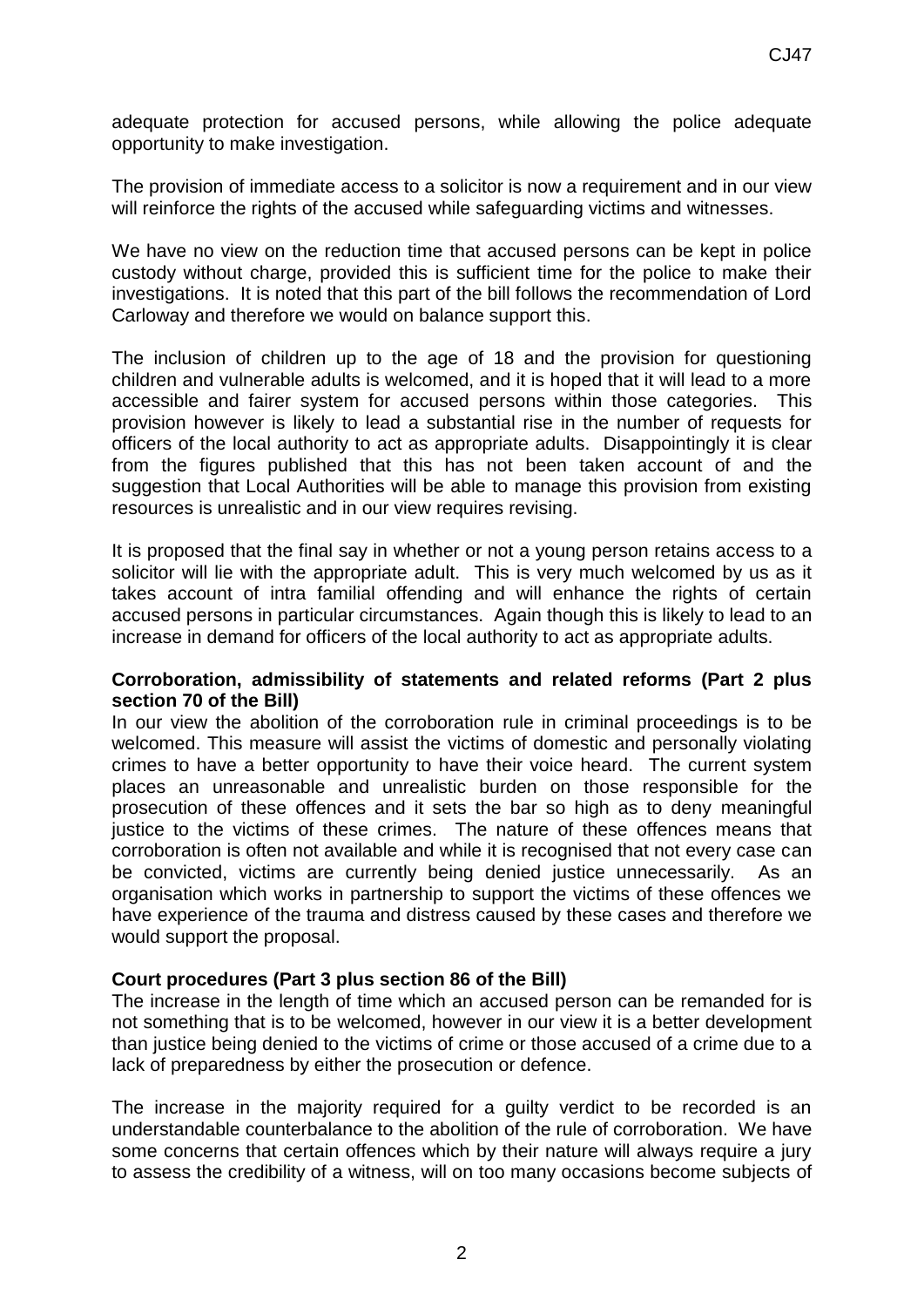unnecessarily intrusive questioning. It is our concern that in cases such as these where a victim of a crime has been subject to needless and invasive questioning Jurors will confuse trauma with unreliability and unduly find defendants not guilty.

Therefore we would ask that consideration be given to an evaluation of the efficacy of Sexual Offences (Procedure and Evidence) (Scotland) Act 2002. It is our view that the removal of the corroboration requirement, coupled with an increase in jury majority may lead to an increase of incidences whereby victims of certain crimes are targeted by the defence and unduly traumatized.

Overall despite these reservations, we would support the increase from simple majority to two thirds.

#### **Appeals, sentencing and aggravations (Parts 4 and 5 and sections 83 to 85 of Part 6 of the Bill)**

We welcome the proposal to raise the maximum sentence for handling knives and offensive weapons from four to five years. It is our view that this will reinforce to both the public and those who commit this offence the seriousness of the offence.

The proposals for prisoners on early release is to be welcomed and recognises the breach of public trust committed by people who are on early release when they commit an offence. It is our view that this provision should be extended to include all community-based disposals. This would underline to the public at large and offenders the importance of complying with community-based punishments. By not including all community-based disposals within this legislation, it is our view that there is a subconscious devaluation of these disposals within a court setting and to the public at large.

We welcome the proposal to make people trafficking an aggravated offence factor. Scotland's status as a destination country for trafficked people is unwelcome and it is important to recognise the role that we all have to play in the eradication of people trafficking. Making people trafficking an aggravating offence factor sends a message to those involved in this activity about the priority that will be given to their detection, prosecution and punishment.

The additional provision of television links for court is also a welcome development as it will allow vulnerable victims and witnesses of crime, to give evidence in a less intimidating atmosphere. Presumably it will increase the number of children and vulnerable adults willing to give evidence which can only be a good thing.

### **Closure**

In summation we are supportive of a number of the proposals made in the Criminal Justice (Scotland) Bill, however we are concerned about the unintended consequences of some of the provisions such as:

- A large increase in the number of nominated Council officers undertaking the role of appropriate adult
- An increase in intrusive questioning of witnesses in certain cases
- An indirect devaluation of community based court disposals.